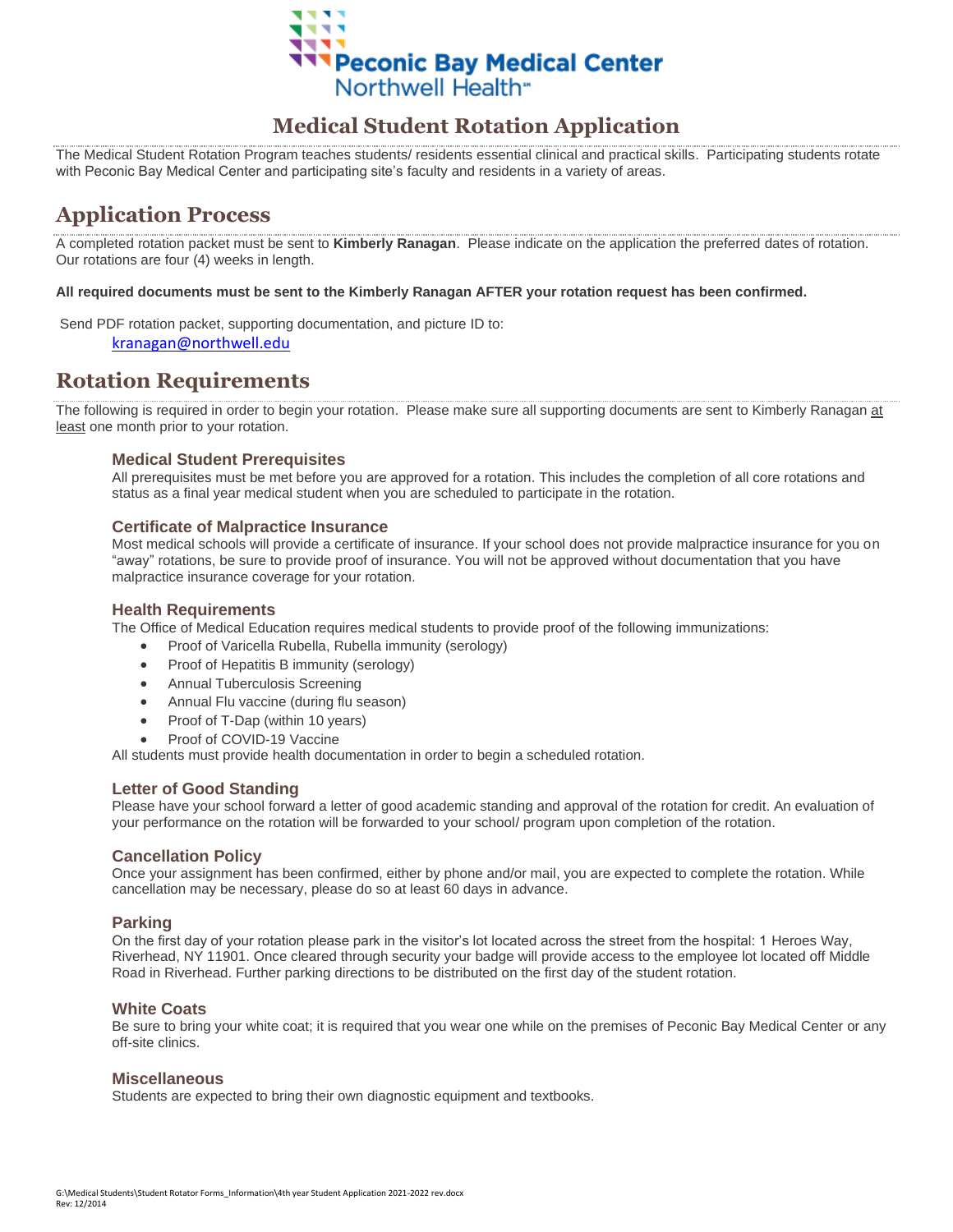

## **Medical Student Rotation Application**

# **Rotations Offered: \*Circle rotation being completed\***

## - **Family Medicine (Audition or Sub-I/Elective)**

- o (If you are interested in our Family Medicine Residency, please indicate this is an "audition" rotation"
- **Internal Medicine**
- **Critical Care/ ICU**
- **Infectious Disease**
- **General Surgery (Sub-I/ Elective)**

# **Trainee Information:**

|                                                                                                                                                                     | *Please Circle Below* |     |
|---------------------------------------------------------------------------------------------------------------------------------------------------------------------|-----------------------|-----|
|                                                                                                                                                                     |                       |     |
|                                                                                                                                                                     |                       |     |
|                                                                                                                                                                     |                       |     |
|                                                                                                                                                                     |                       |     |
|                                                                                                                                                                     |                       |     |
|                                                                                                                                                                     |                       |     |
|                                                                                                                                                                     |                       |     |
| <b>Rotation Selection</b>                                                                                                                                           |                       |     |
|                                                                                                                                                                     |                       |     |
| Rotation Dates: 2008. Experience and Contact Test and Contact Test and Contact Test and Contact Test and Conta                                                      |                       |     |
| Have you rotated at Peconic Bay Medical Center or another Northwell Hospital? Yes or No<br>If you answered yes, what was your universal ID assigned to you for your |                       |     |
| <b>School/Program Information</b>                                                                                                                                   |                       |     |
|                                                                                                                                                                     |                       |     |
|                                                                                                                                                                     |                       |     |
|                                                                                                                                                                     | State                 | Zip |